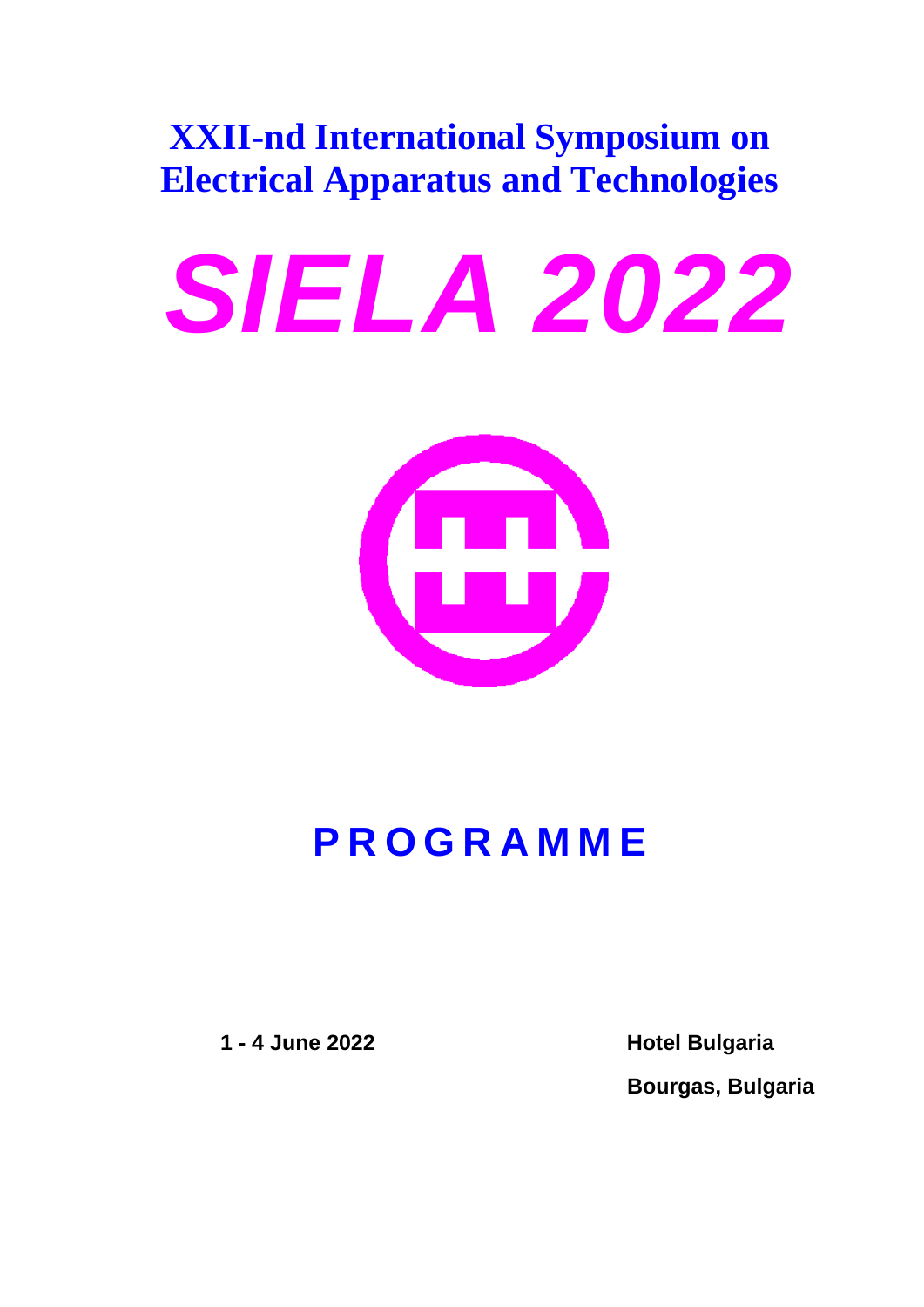# *SIELA 2022* is organized by:



**Union of Electronics, Electrical Engineering and Telecommunications (CEEC)**

**IEEE Bulgaria Section**

# *SIELA 2022* is supported by:

- **Technical University of Sofia (within Days of Science of the Technical University of Sofia)**
- **Technical Universities of Varna and Gabrovo**
- **Federation of Scientific and Technical Unions**
- **House of Science and Technology – Plovdiv**
- **Faculty of Technical Sciences, "Prof. Assen Zlatarov" University – Bourgas**
- **Ruse University "Angel Kantchev"**
- **Regional Organization of STU – Bourgas**
- **Centre of Informatics and Technical Sciences at BFU**

Partners of *SIELA* 2022 are:









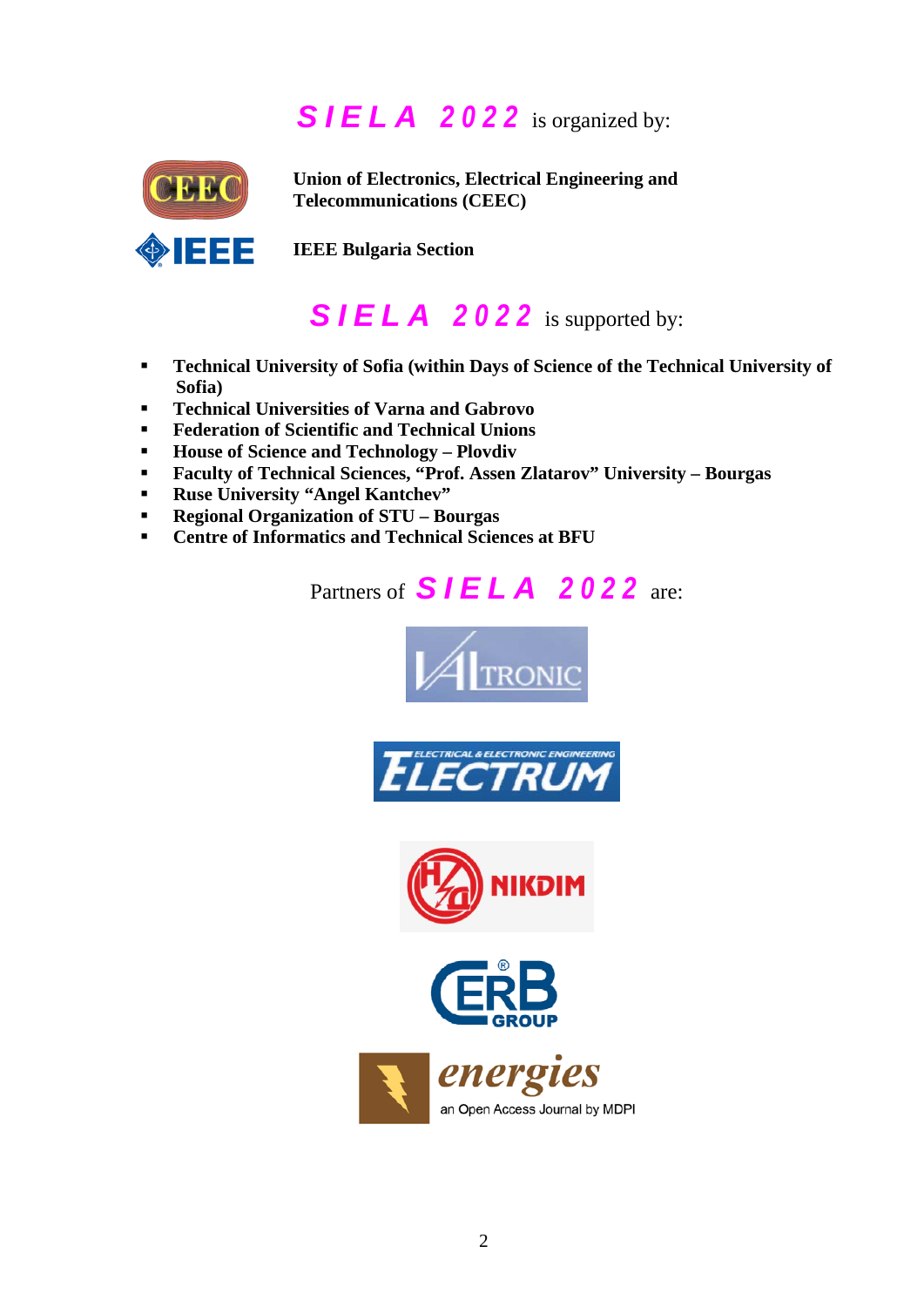| <b>Honorary Chairs:</b>      | Mintcho MINTCHEV, TU-Sofia |
|------------------------------|----------------------------|
|                              | Ilia CHALAKOV, CEEC        |
| <b>Symposium Chair:</b>      | Ivan YATCHEV, TU-Sofia     |
| <b>Symposium Co-Chair:</b>   | Iliana MARINOVA, TU-Sofia  |
| <b>Scientific Secretary:</b> | Valentin MATEEV, TU-Sofia  |

#### **Local Organizing Committee**

Stefan PATCHEDJIEV, CEEC Iosko BALABOZOV, TU-Sofia Raina TZENEVA, TU-Sofia Krastio HINOV, TU-Sofia Michaela SLAVKOVA, TU-Sofia Dilyana GOSPODINOVA, TU-Sofia Kostadin MILANOV, TU-Sofia Georgi TODOROV, TU-Sofia Seferin MIRTCHEV, TU-Sofia Zahary ZARKOV, TU-Sofia

Ivan MILENOV, VTU-Sofia Nikolay MIHAILOV, RU-Rousse Raycho ILARIONOV, TU-Gabrovo Bohos APRAHAMIAN, TU-Varna Maria MARINOVA, TU-Varna Sotir SOTIROV, Prof. A. Zlatarov University, Bourgas Daniela OROZOVA, BFU-Bourgas

#### **Programme Committee**

Slavoljub ALEKSIC, Serbia Chavdar ALEXANDROV, Bulgaria Bohos APRAHAMIAN, Bulgaria Antero ARKKIO, Finland Dimitar ARNAUDOV, Bulgaria Iosko BALABOZOV, Bulgaria Hartmut BRAUER, Germany Mihai CERNAT, Romania Grigore CIVIDJIAN, Romania Nenad CVETKOVIC, Serbia Petar DARJANOV, Bulgaria Peter DINEFF, Bulgaria Nikolay DJAGAROV, Bulgaria Bulent ERTAN, Turkey Mico GACANOVIC, Bosnia and Herzegovina Elissaveta GADJEVA, Bulgaria Vultchan GUEORGIEV, Bulgaria Zeljko HEDERIC, Croatia Nathan IDA, USA Tapani JOKINEN, Finland Yasushi KANAI, Japan Elena KOLEVA, Bulgaria

Antonios KLADAS, Greece Pavel KURBATOV, Russia David LOWTHER, Canada Andon LAZAROV, Bulgaria Vladimir LAZAROV, Bulgaria Christian MAGELE, Austria Iliana MARINOVA, Bulgaria Valentin MATEEV, Bulgaria Bogdan MIEDZINSKI, Poland Daniela OROZOVA, Bulgaria Ioan POPA, Romania Nebojsa RAICEVIC, Serbia Maurizio REPETTO, Italy Yoshifuru SAITO, Japan Sotir SOTIROV, Bulgaria Jan SYKULSKI, England Hannes TÖPFER, Germany Raina TZENEVA, Bulgaria Vencislav VALCHEV, Bulgaria Stanimir VALTCHEV, Portugal Ivan YATCHEV, Bulgaria Marek ZIOLKOWSKI, Germany Sergey ZIRKA, Ukraine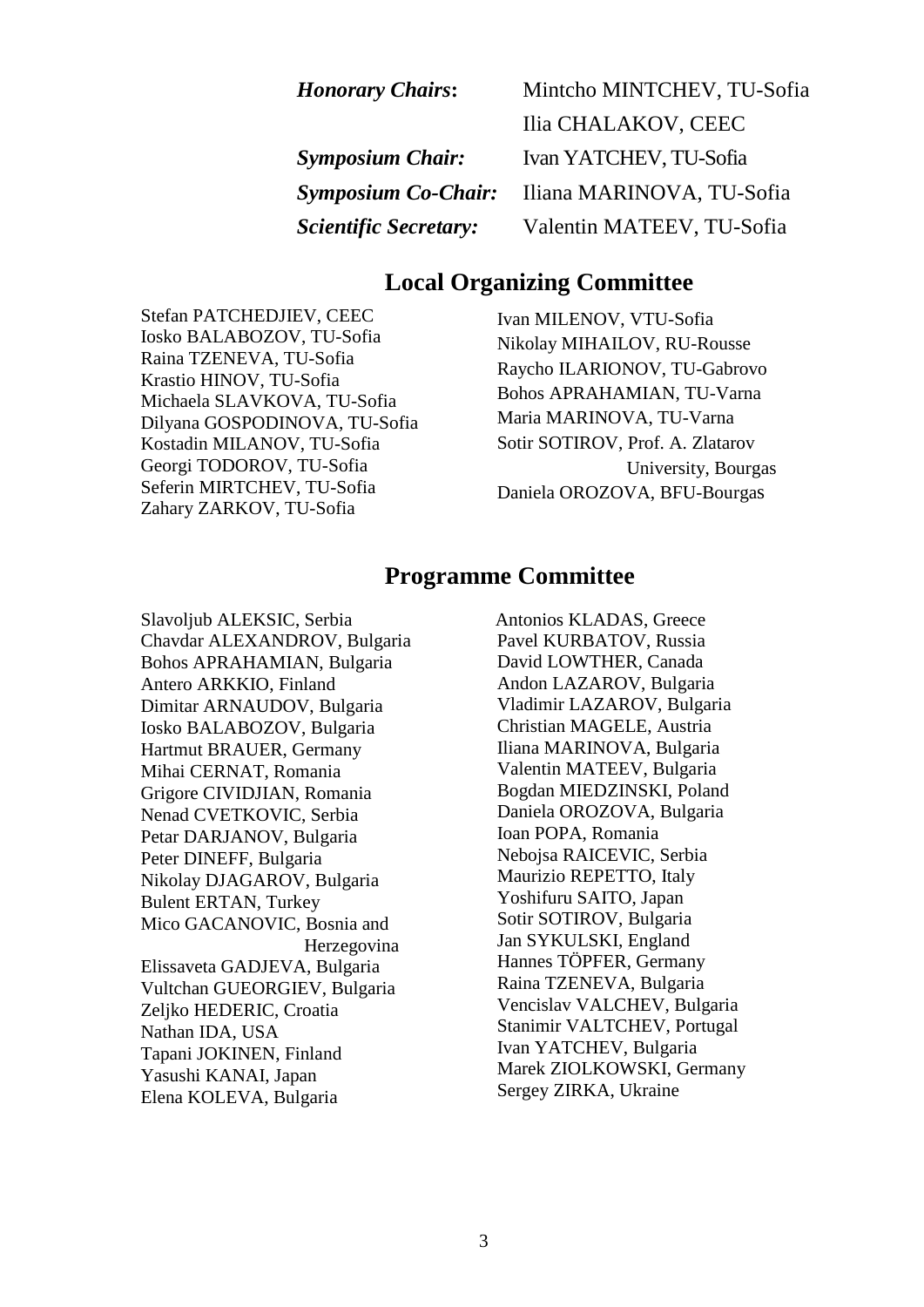#### **Notes**

- Oral presentations up to 15 min including discussions (laptop and multimedia projector available)
- Invited paper presentations up to 30 min including discussions
- Poster size: 0.8×1.2 m
- Invited Papers 2 and Oral Session O4 will be presented online. All other sessions will be in person.

#### **Venue**

The symposium will be held in the Conference Center of Hotel Bulgaria.

#### **Information and registration desk**

The Information and Registration desk will be open at Hotel Bulgaria as follows:

- Wednesday, 1 June from 17:00 to 19:00
- Thursday, 2 June from 8:30 to 16:00
- Friday, 3 June from 8:30 to 13:00

Phones: (+359) 896 803 915; (+359) 895 588668

#### **Symposium dinner**

The Symposium Dinner will be in restaurant "Bulgaria" on Thursday, 2 June 2022.

#### **Cultural programme**

Excursion – Saturday, 04 June,  $9:30 - 13:30$ .

Boat trip to the fishermen village *Chengene Skele*, visit to the tourist complex and brief exercise of emergency body signalling and fishing nets knitting.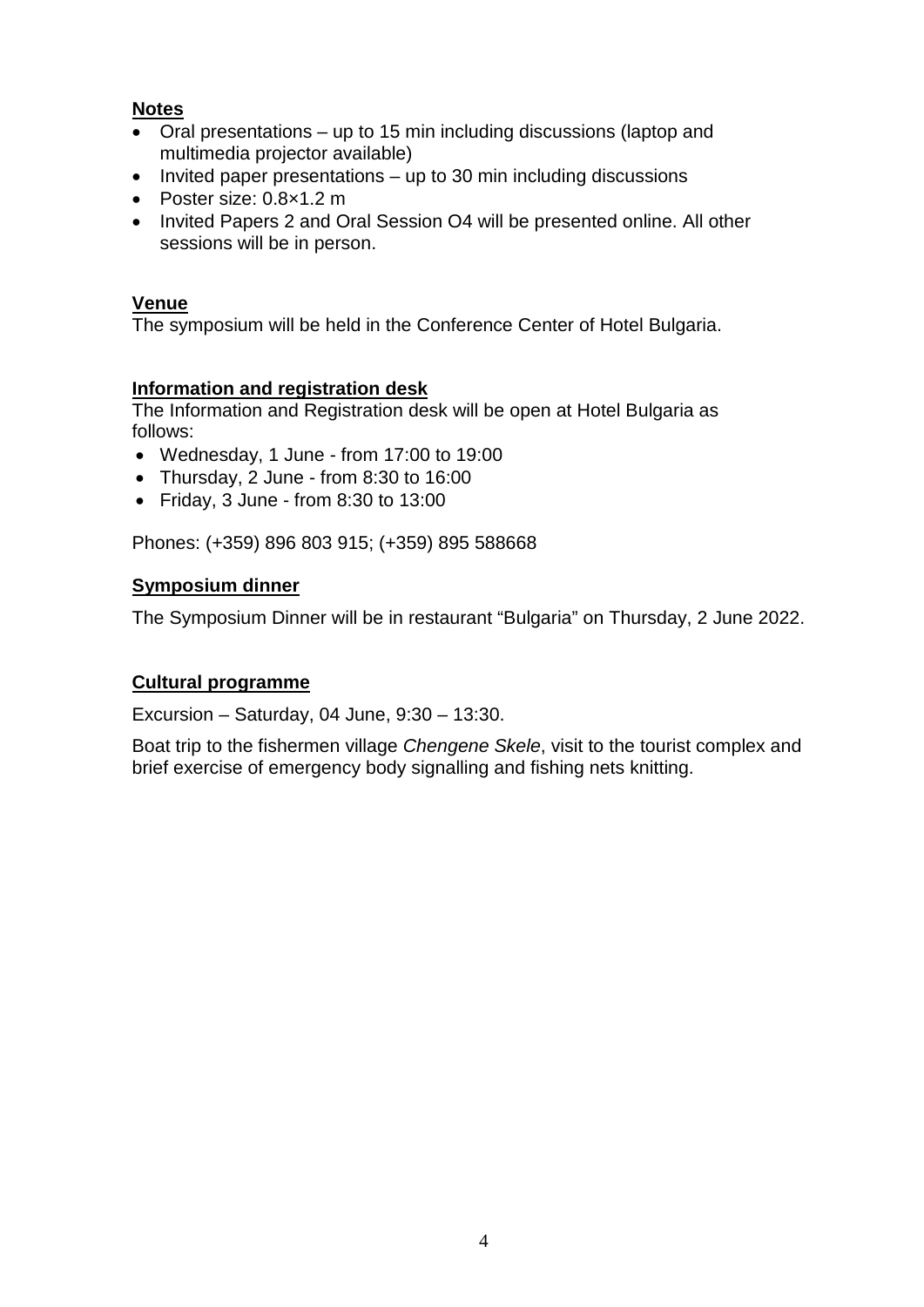|  | <b>SIELA 2022 General Schedule</b> |  |
|--|------------------------------------|--|
|--|------------------------------------|--|

| Day                | Hour            | Event                            |
|--------------------|-----------------|----------------------------------|
| Wednesday          | 17:00 - 19:00   | Registration                     |
| 1 June             | 19:00 - 20:00   | <b>Welcome Cocktail</b>          |
|                    | $9:30 - 10:30$  | <b>Opening Session</b>           |
|                    | $10:30 - 11:00$ | Invited papers 1                 |
|                    | $11:00 - 11:30$ | <b>Coffee Break</b>              |
|                    | 11:00 - 13:00   | Oral Session 01                  |
| Thursday           | $13:00 - 14:00$ | Lunch                            |
| 2 June             | 14:00 - 15:30   | Oral Session 02                  |
|                    | 15:30 - 16:00   | <b>Coffee Break</b>              |
|                    | 16:00 - 17:30   | Poster Session P1                |
|                    | 17:30 - 18:30   | <b>Oral Session 03</b>           |
|                    | 19:30           | <b>Symposium Dinner</b>          |
|                    | $9:00 - 10:00$  | <b>Invited Papers 2 (online)</b> |
|                    | $10:00 - 11:00$ | Oral Session 04 (online)         |
|                    | $11:00 - 11:30$ | <b>Coffee Break</b>              |
|                    | $11:30 - 13:00$ | Poster Session P2                |
| Friday<br>3 June   | 13:00 - 14:00   | Lunch                            |
|                    | 14:00 - 15:30   | Poster Session P3                |
|                    | $15:30 - 16:00$ | <b>Coffee Break</b>              |
|                    | 16:00 - 17:30   | Poster Session P4                |
|                    | 17:30 - 18:00   | <b>Closing Session</b>           |
| Saturday<br>4 June | $9:30 - 13:30$  | Excursion                        |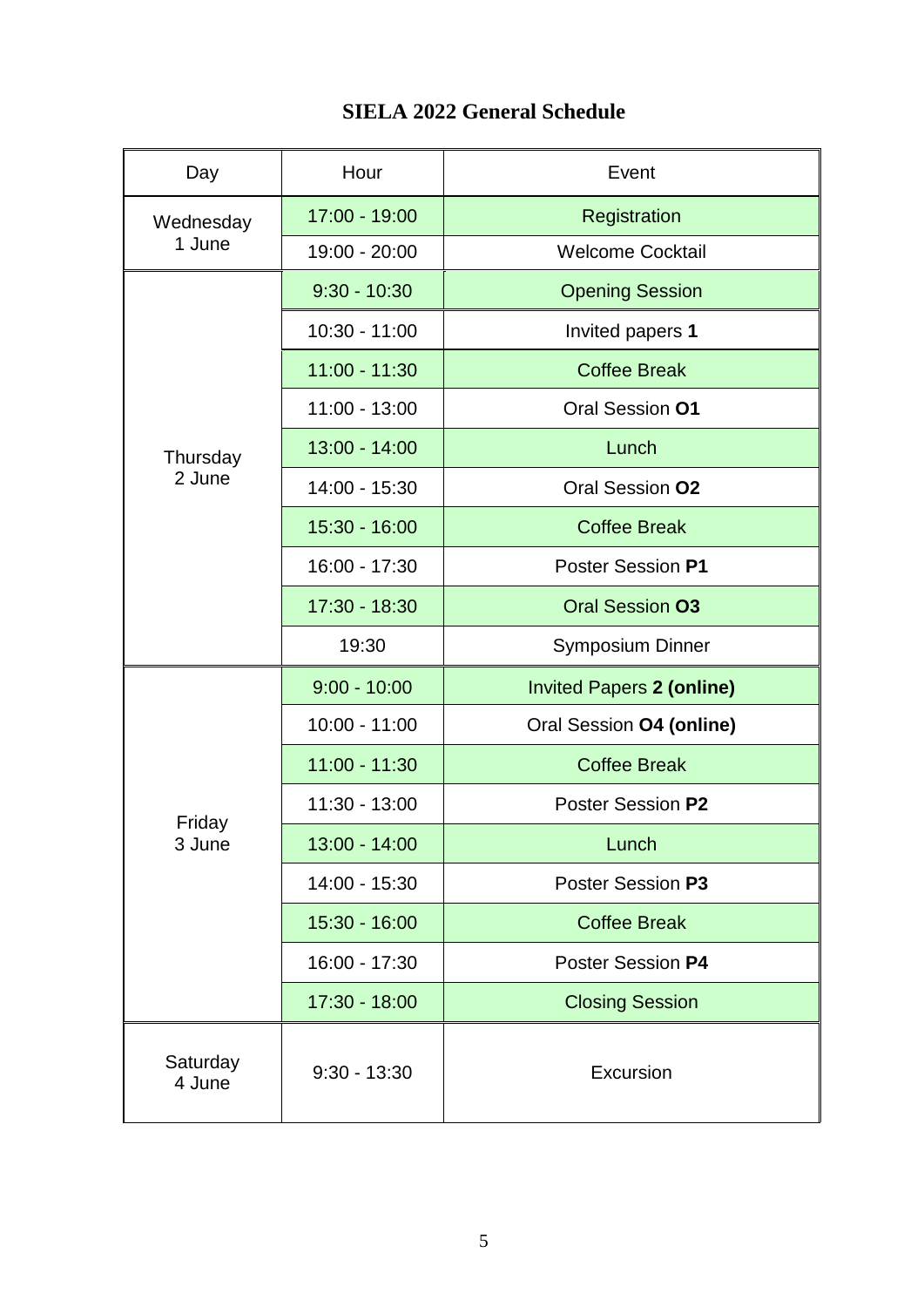#### **INVITED PAPERS 1**

#### **Thursday, 2 June, 10:30 - 11:00**

*Nick PAPANIKOLAOU* Greece *More Electric Transportations: the key for sustainable growth*

#### **ORAL SESSION O1**

#### **Thursday, 2 June, 11:30 - 13:00**

| Ioannis PERPINIAS, Nick RIGOGIANNIS, Ioannis ROIDOS, Nick VAGIANNIS,<br>Ioannis BOGATSIS, Athanasios ZOURNATZIS, Anastasios NTEREKAS,<br>Anastasios KYRITSIS, Nick PAPANIKOLAOU<br><b>Energy harvesting techniques for thermal city-buses</b> | Greece          |
|-----------------------------------------------------------------------------------------------------------------------------------------------------------------------------------------------------------------------------------------------|-----------------|
| Konstantina DIMITRIADOU, Alexandros BOUBARIS, Nick RIGOGIANNIS,<br><b>Nick PAPANIKOLAOU</b><br>Digital implementation of P-Q control in grid-tied inverters for educational<br>purposes                                                       | Greece          |
| Nick RIGOGIANNIS, Faidra KOTARELA, Alexandros BOUBARIS,<br>Anastasios KYRITSIS, Christos CHRISTODOULOU, Nick PAPANIKOLAOU,<br>Eftichios KOUTROULIS<br>Incorporation of smart PV technology in zero energy building concept                    | Greece          |
| Adrienn DINEVA,, Ádám ZSUGA, Szabolcs KOCSIS SZÜRKE<br>Application of machine learning to automatic gear shift schedule design<br>of alternative drive systems                                                                                | Hungary         |
| Denitsa DARZHANOVA, losko BALABOZOV, Petar DARJANOV<br>A special software to predict the first order dynamic circuit steady state<br>DC response within a limited set of experimental data                                                    | <b>Bulgaria</b> |
| Ahmed KULA, Anna GEORGIEVA, Georgi RUZHEKOV<br>Modeling and control of rectification column                                                                                                                                                   | <b>Bulgaria</b> |

#### **ORAL SESSION O2**

#### **Thursday, 2 June, 14:00 - 15:30**

| Martina PETKOVIC, Ivan GARVANOV, Slavoljub ALEKSIC<br>The importance of disaster risk assessment for the transport<br>of dangerous goods in Serbia | Serbia, Bulgaria |
|----------------------------------------------------------------------------------------------------------------------------------------------------|------------------|
| Nebojsa RAICEVIC, Mirjana PERIC, Ana VUCKOVIC, Slavoljub ALEKSIC,<br>Svetlana RAICEVIC                                                             | Serbia           |
| Influence of nonlinearity of magnetic material on skin effect in tubes                                                                             |                  |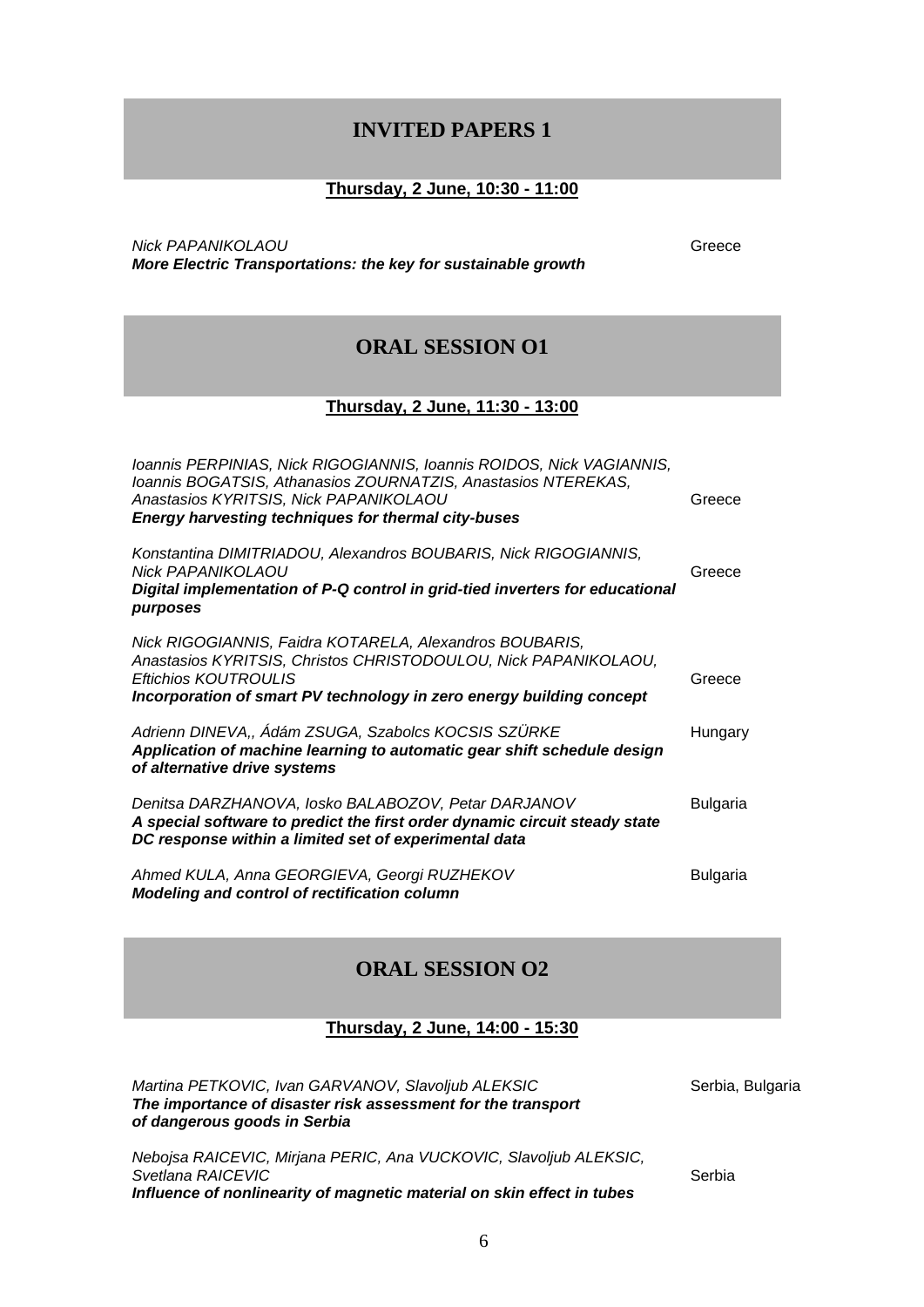| <i>Ilona IATCHEVA</i><br>Some specifics in field modeling, taking into account the coupling<br>of the thermal, mechanical and physicochemical features | Bulgaria        |
|--------------------------------------------------------------------------------------------------------------------------------------------------------|-----------------|
| Ilona IATCHEVA, Nikolina PETKOVA, Elisaveta GADJEVA<br>Application of parametric simulations in learning process -<br>opportunities and benefits       | <b>Bulgaria</b> |
| Andon LAZAROV, Dimitar MINCHEV<br>SAR complex images subpixel co-registration                                                                          | Bulgaria        |
| Andon LAZAROV, Petia PETROVA<br>Crypto genetic approach in information security                                                                        | <b>Bulgaria</b> |

#### **POSTER SESSION P1**

#### **Thursday, 2 June, 16:00 - 17:30**

| Yury PEREVALOV, Victor DEMIDOVICH<br>Intelligent design and control system of automated installations for<br>induction heating of products                                                                                              | Russia           |
|-----------------------------------------------------------------------------------------------------------------------------------------------------------------------------------------------------------------------------------------|------------------|
| György ISTENES, Zoltán HORVÁTH<br>Multi-objective optimization of electric motors with a kriging surrogate model                                                                                                                        | Hungary          |
| Krisztián HORVÁTH, Diána HENÉZI<br>Impact of iron loss on performance of speed sensorless MRAS estimator<br>for induction machines                                                                                                      | Hungary          |
| Szabolcs KOCSIS SZÜRKE, Adrienn DINEVA<br>Testing and modeling procedure of the 18650 lithium battery at different<br>temperatures                                                                                                      | Hungary          |
| E.V. KUZMIN, V.S. LEONTIEV, Yu.V. KILIBA, R.V. PETROV, D.A. USIK,<br>Slavcho BOZHKOV, Ivan MILENOV, Penko BOZHKOV<br><b>Magnetoelectric energy harvesting device</b>                                                                    | Russia, Bulgaria |
| A.O. NIKITIN, V.A. KISELEV, V.A. MISILIN, Yu.V. KILIBA, R.V. PETROV,<br>Slavcho BOZHKOV, Ivan MILENOV, Penko BOZHKOV<br>Antenna model based on a magnetoelectric gradient structure with<br>electronic switching of radiation direction | Russia, Bulgaria |
| D.Y. BURTSEVA, E.A. MENDELEEV, Yu.V. KILIBA, R.V. PETROV,<br>Slavcho BOZHKOV, Ivan MILENOV, Penko BOZHKOV<br>Virtual design of physical processes                                                                                       | Russia, Bulgaria |
| Gancho BOJILOV, Emil RACHEV, Vladislav PETROV<br>Electronic starter with timing control for start capacitor single phase<br>induction motor                                                                                             | <b>Bulgaria</b>  |
| <b>Valentin MATEEV</b><br>Modeling and testing of thermally activated Fe2O3 / Li2CO3<br>electrochemical cell                                                                                                                            | <b>Bulgaria</b>  |
| Valentin MATEEV, Martin RALCHEV, Iliana MARINOVA<br>3D printed CO2 absorption air contactor                                                                                                                                             | <b>Bulgaria</b>  |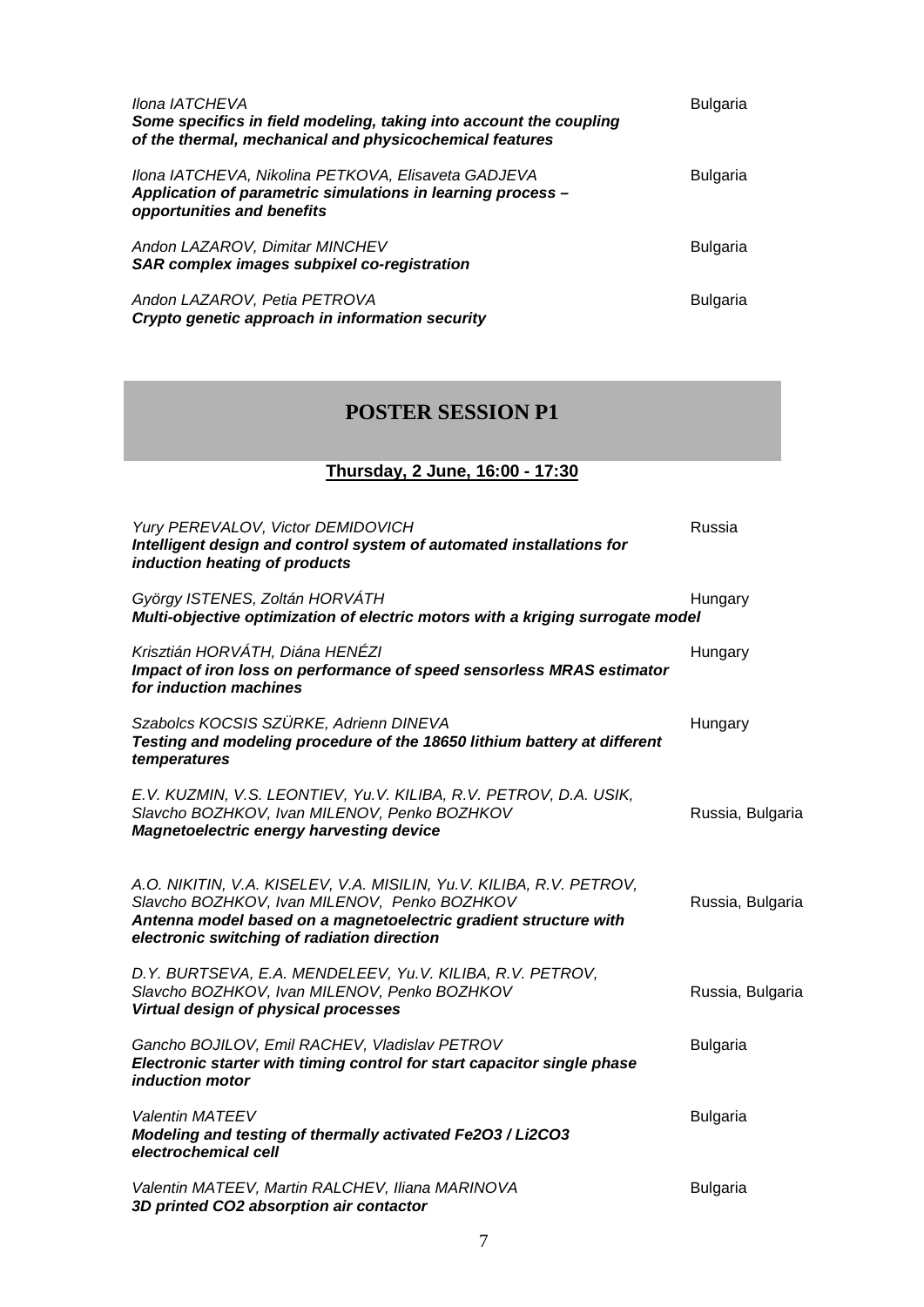| Grigore CIVIDJIAN<br>Capacitance of narrow strip in tall rectangular cross section envelope                                                                                      | Romania |
|----------------------------------------------------------------------------------------------------------------------------------------------------------------------------------|---------|
| Mihaela POPESCU, Alexandru BITOLEANU, Constantin Vlad SURU<br>Performance of traction system with induction motor and rotor<br>field-orientation by voltage control              | Romania |
| Alexandru BITOLEANU, Mihaela POPESCU, Constantin Vlad SURU<br>Experimental performances of the battery charging system of<br>an autonomous locomotive                            | Romania |
| Constantin Vlad SURU, Mihaela POPESCU, Mihaita LINCA<br>Implementation of rotor field orientation by voltage control on<br>dSpace system                                         | Romania |
| Mihaita-Daniel CONSTANTINESCU, Mihaita LINCA,<br>Gheorghe-Eugen SUBTIRELU<br>On the influence of the DC-voltage on the performance of the<br>active power filter                 | Romania |
| Gheorghe-Eugen SUBTIRELU, Mihaita LINCA, Mihaita CONSTANTINESCU<br>Advanced system for power quality monitor                                                                     | Romania |
| Lavinius Sorin GORECI, Mihaela POPESCU, Mihai RADULESCU<br>Active load for testing the control algorithms of traction systems with<br>induction motors of autonomous locomotives | Romania |

#### **ORAL SESSION O3**

#### **Thursday, 2 June, 17:30 - 18:30**

| Darin PEEV, Nikolai KOLEV, Yordan SIVKOV<br>Stratified layer composite material for radar anti-reflective coating                                                                                                               | <b>Bulgaria</b> |
|---------------------------------------------------------------------------------------------------------------------------------------------------------------------------------------------------------------------------------|-----------------|
| Valentin TOTEV, Vultchan GUEORGIEV<br>A study on regenerative braking of the system battery-power converter-<br>electric motor of electric vehicles                                                                             | <b>Bulgaria</b> |
| Dzhengiz IBRAM, Vultchan GUEORGIEV<br>Comparative analysis of two simulation models for reactive power<br>compensation in grid tied single-phase photovoltaic systems                                                           | <b>Bulgaria</b> |
| Alexander VOLOSHIN, Dmitry BLAGORAZUMOV, Andrey LEBEDEV,<br>Evgeniy VOLOSHIN<br>Application of the measurement synchronization method by emergency<br>parameters for the implementation of a process bus according to IEC 61850 | Russia          |

## **INVITED PAPERS 2 (online)**

#### **Friday, 3 June, 9:00 - 10:00**

**Subhas MUKHOPADHYAY** and a straight a straight and a straight a straight and a straight a straight a straight and a straight a straight a straight a straight and a straight a straight a straight a straight a straight a st

*IoT Enabled Sensors for Smart City and Environmental Monitoring*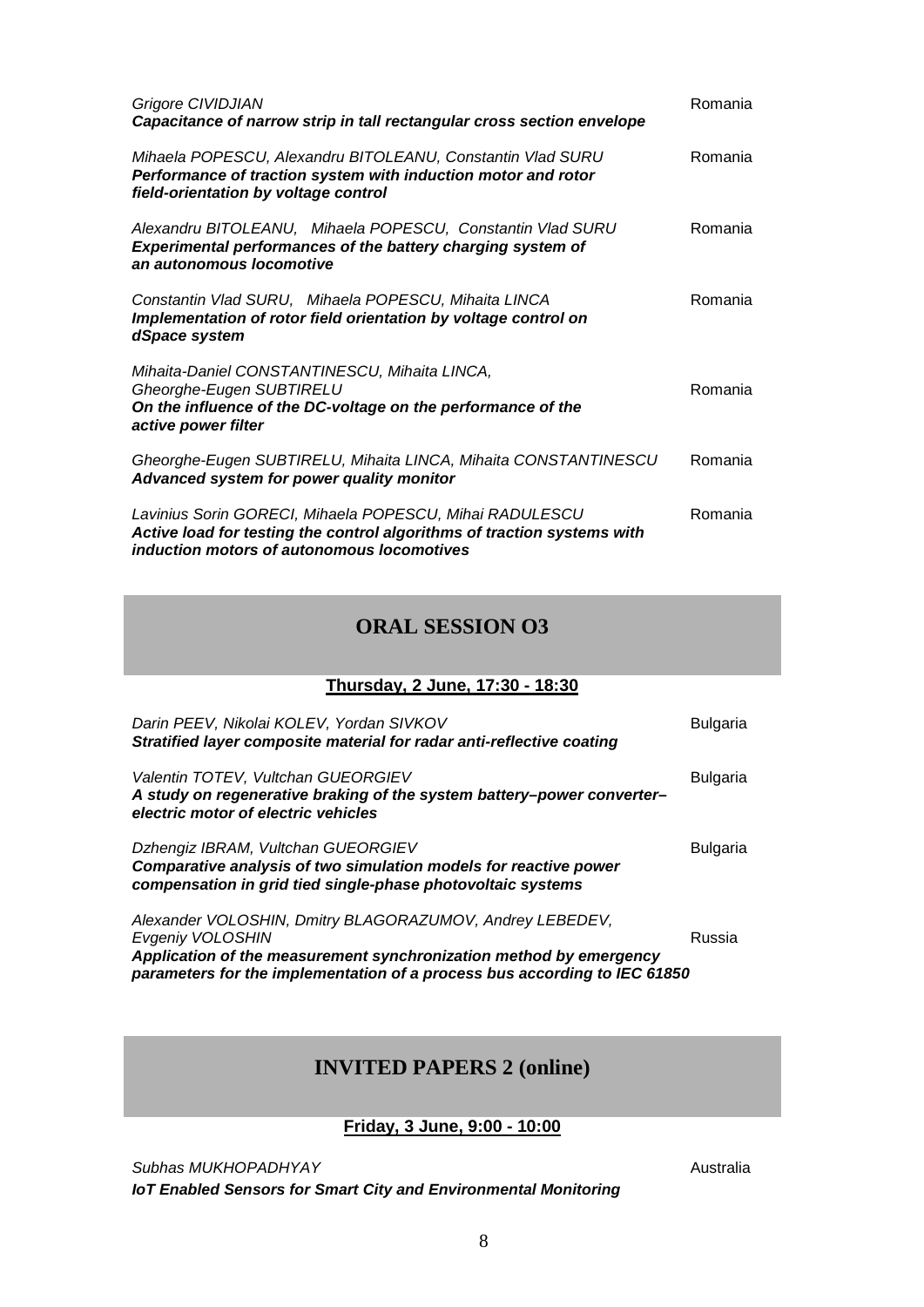*Maurizio REPETTO* and *Italy Italy Italy Italy Italy Italy Italy Italy Italy Italy Italy Italy Italy Italy Italy Italy Italy Italy Italy Italy Italy Italy Italy Italy Italy Magneto-Mechanical Behaviour in Magnetic Gear Transmission: Design and Experiment*

## **ORAL SESSION O4 (online)**

#### **Friday, 3 June, 10:00 - 11:00**

| Turan Alp Sarıkaya, Caner Korel and Lale T. Ergene<br>Artificial neural network modeling of synchronous reluctance motor                             | Turkey             |
|------------------------------------------------------------------------------------------------------------------------------------------------------|--------------------|
| Sebastiaan KONING, Diego ZUIDERVLIET, Peter van DUIJSEN<br>Educational laboratory demonstrator for teaching dual active bridge control<br>principles | <b>Netherlands</b> |
| Alexander MITOV, Jordan KRALEV, Tsonyo SLAVOV, Ilcho ANGELOV<br>Design of embedded control system for open circuit axial piston pump                 | Bulgaria           |
| Atanas TERZIYSKI, Stoyan TENEV, Vedrin JELIAZKOV, Nikola PETROV<br>UV radiation monitoring probe                                                     | <b>Bulgaria</b>    |
| Atanas TERZIYSKI, Stoyan TENEV, Vedrin JELIAZKOV, Ludmil TSANKOV<br>Beta and gamma rays evaluation gauge                                             | Bulgaria           |

#### **POSTER SESSION P2**

#### **Friday, 3 June, 11:30 - 13:00**

| Ivelina HINOVA<br>Overview of the possibilities for realization of the interaction between RES and<br>natural gas                                         | <b>Bulgaria</b> |
|-----------------------------------------------------------------------------------------------------------------------------------------------------------|-----------------|
| Ivelina HINOVA<br>Analysis of the possibilities for realization of the PTG technology in RES                                                              | <b>Bulgaria</b> |
| <b>Isak KEROLLI</b><br>Requirements for balancing service providers to deliver frequency containment<br>reserve in Europe                                 | Kosovo          |
| Emil PANOV, Emil BARUDOV, Milena IVANOVA<br>Research into the Z-parameters and the characteristic parameters of a<br>ship's alternating voltage regulator | <b>Bulgaria</b> |
| Kalin NIKOLOV, Maik STREBLAU<br>Hydrogen production technologies - a comparative overview and future<br>developments                                      | <b>Bulgaria</b> |
| Veselin VASILEV, Bohos APRAHAMIAN<br>Implemented PLC control system for domestic hot water supply in a<br>recreational facility                           | <b>Bulgaria</b> |
| Veselin VASILEV, Bohos APRAHAMIAN<br>Implemented PLC control system using temperature hysteresis for<br>energy savings in buildings                       | <b>Bulgaria</b> |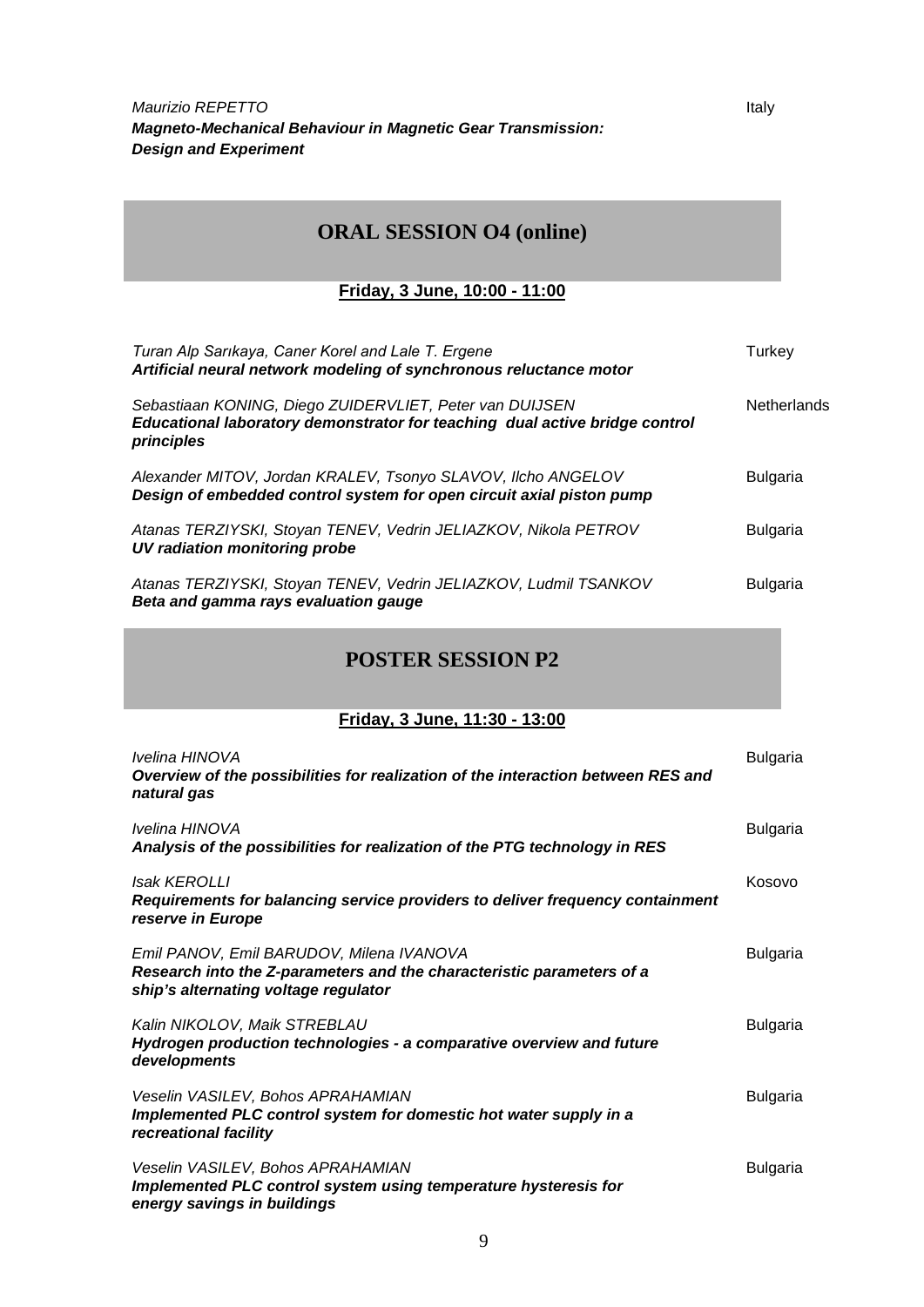| Tatyana DIMOVA<br>Modeling the magnetic field inside a hand separator with permanent magnets                                                                            | <b>Bulgaria</b> |
|-------------------------------------------------------------------------------------------------------------------------------------------------------------------------|-----------------|
| Tatyana DIMOVA, Bohos APRAHAMIAN, Marin Todorov MARINOV<br>Experimental evaluation of the purification of waste materials using belt<br>magnetic separator              | <b>Bulgaria</b> |
| Tatyana DIMOVA, Maria MARINOVA, Bohos APRAHAMIAN, Georgi ZHELEV<br>Increasing the efficiency of technological processes in lattice-type<br>permanent magnet separators  | <b>Bulgaria</b> |
| Marin MARINOV, Georgi ZHELEV, Maik STREBLAU, Tatyana DIMOVA<br>The effect of the load on electrical parameters of a three-phase induction device                        | <b>Bulgaria</b> |
| Tatyana RADEVA<br>Photovoltaic energy usage for public educational building: a case study                                                                               | <b>Bulgaria</b> |
| Velichko ATANASOV, Dimo STOILOV<br>Determining the places for power remote disconnectors on<br>medium voltage overhead lines s                                          | <b>Bulgaria</b> |
| Konstantin-Kiril SAVOV, Dimo STOILOV, Kristina HADZHIYSKA<br>An initial model for energy system optimization                                                            | <b>Bulgaria</b> |
| Kostadin YOTOV, Stanka HADZHIKOLEVA, Emil HADZHIKOLEV,<br>Daniela OROZOVA<br>Forecasting electricity consumption in a national electricity system                       | <b>Bulgaria</b> |
| Margarita TERZIYSKA, Kostadin YOTOV, Emil HADZHIKOLEV,<br>Zhelyazko TERZIYSKI, Stanka HADZHIKOLEVA<br>Forecasting electricity consumption with intelligent hybrid model | <b>Bulgaria</b> |
| Magdalena GARVANOVA, Ivan GARVANOV, Daniela BORISSOVA<br>Specific absorption rate analysis of smartphone                                                                | <b>Bulgaria</b> |
|                                                                                                                                                                         |                 |

*Magdalena GARVANOVA, Ivan GARVANOV, Vladimir IVANOV, Daniela BORISSOVA* Bulgaria *Measurement and estimation of the magnetic fields in electric vehicles*

#### **POSTER SESSION P3**

#### **Friday, 3 June, 14:00 - 15:30**

| Ivan POPOV<br>Design of Simulink based adaptive state estimator in dynamic positioning<br>system of marine vessel                    | Bulgaria        |
|--------------------------------------------------------------------------------------------------------------------------------------|-----------------|
| Ivan POPOV<br>Parametric optimization of adaptive wave filter using an objective function                                            | <b>Bulgaria</b> |
| <b>Milen VASILEV</b><br>Retrofit of speed control system of low speed marine engine                                                  | <b>Bulgaria</b> |
| <b>Milen VASILEV</b><br>Hybrid electro-hydraulic actuator for fuel control of prime movers -<br>typical defects                      | <b>Bulgaria</b> |
| Dragiya YANULOV<br>Modeling and examining the performance of virtually variable<br>displacement pump driven by an asynchronous motor | <b>Bulgaria</b> |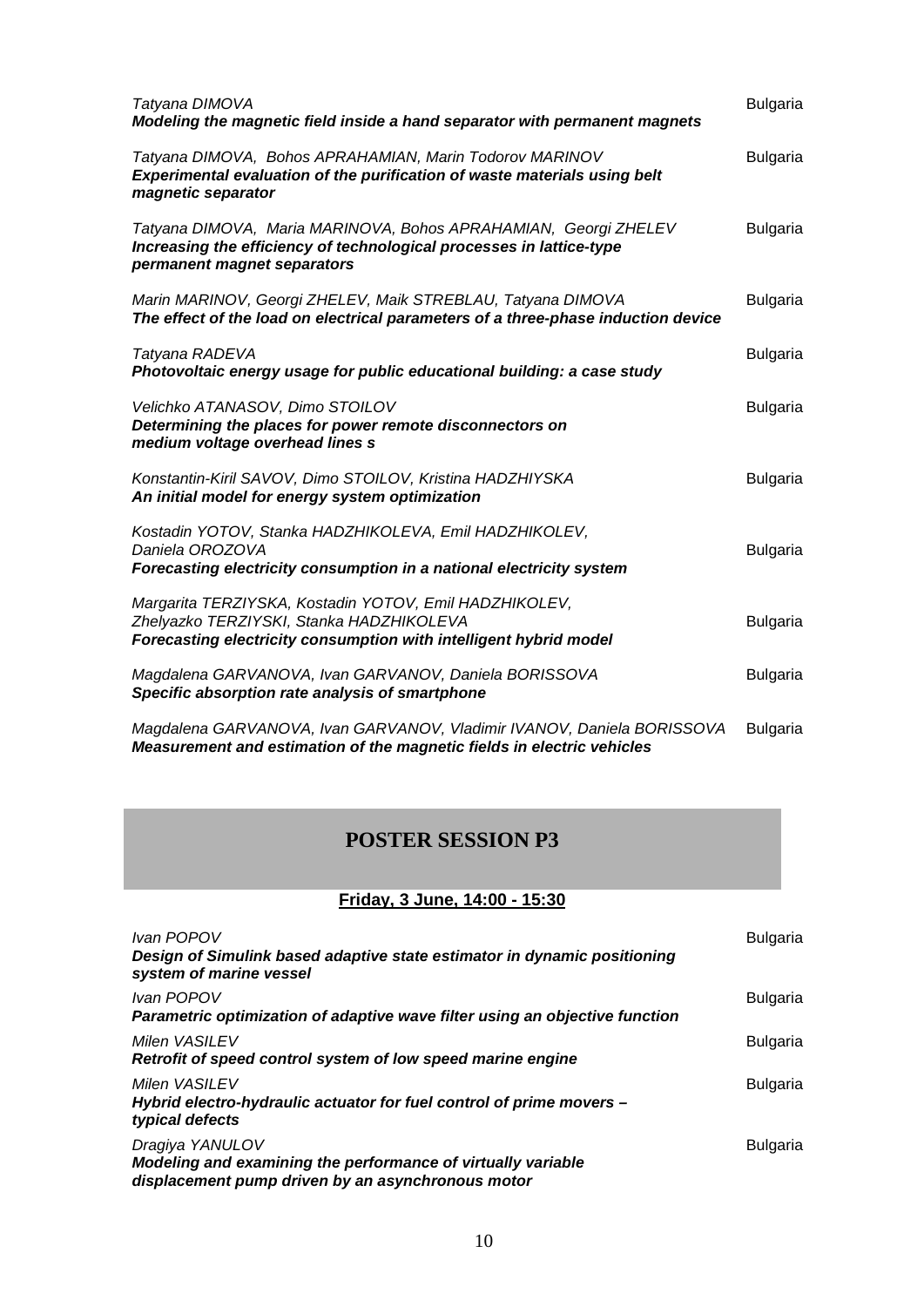| Dragiya YANULOV<br>Comparative numerical study of digital hydraulic systems with and<br>without soft switching                                                                              | <b>Bulgaria</b> |
|---------------------------------------------------------------------------------------------------------------------------------------------------------------------------------------------|-----------------|
| Veselin ATANASOV, Yordan TSANKOV, Yordan SIVKOV<br>Analyzing possible network solutions for IoT communication protocols<br>and their applications in smart farming                          | <b>Bulgaria</b> |
| Yordan SIVKOV, Veselin ATANASOV, Chavdar ALEXANDROV<br>Education practice for electrical engineering students in COVID-19<br>situation. Lesson learned and future application               | <b>Bulgaria</b> |
| Iva PETRINSKA, Dilyan IVANOV<br>Influence of the operational temperature on the characteristics of LED<br>retrofit lamps                                                                    | <b>Bulgaria</b> |
| Iva PETRINSKA, Dilyan IVANOV<br>Illuminance meters calibration - deviation of the readings with time                                                                                        | <b>Bulgaria</b> |
| Mihaela SLAVKOVA, Radoslav MILTCHEV, Kostadin MILANOV<br>Computer-aided design of current transformer for power electronics<br>converters with voltage feedback                             | <b>Bulgaria</b> |
| Georgi TOMOV<br>Reduction of electricity consumption in the production of thermally<br>modified wood                                                                                        | <b>Bulgaria</b> |
| Kostadin MILANOV, Mihaela SLAVKOVA, Radoslav MILTCHEV<br>Study of buck converter under supply voltage variations                                                                            | <b>Bulgaria</b> |
| Valentin MATEEV, Miglenna TODOROVA, Iliana MARINOVA<br><b>Modelling of linear magnetic gear</b>                                                                                             | <b>Bulgaria</b> |
| Valentin MATEEV, Martin RALCHEV, Iliana MARINOVA<br>3D printed polymer magnetic material by stereolithography technology                                                                    | <b>Bulgaria</b> |
| Dinjo KOSTOV, losko BALABOZOV, Georgi GANEV<br>A way to control of fault-curent limiter by using a solid-state switching device                                                             | <b>Bulgaria</b> |
| losko BALABOZOV, Ivan YATCHEV, Ivan HADZHIEV<br>Open-source electronic system for monitoring of some parameters<br>in LV electrical panels                                                  | <b>Bulgaria</b> |
| Dejan JOVANOVIC, Nenad CVETKOVIC, Dragana JOVANOVIC,<br>Dragan VUCKOVIC, Zeljko HEDERIC<br>Wire grounding electrode placed near vertical cylindrical multilayered<br>ground non-homogeneity | Serbia, Croatia |

## **POSTER SESSION P4**

#### **Friday, 3 June, 16:00 - 17:30**

| Stanislav SIMEONOV, Ekaterina GOSPODINOVA<br>Exploring the possibility of improving the design of a fuel level<br>measuring device using a compensating sensor | <b>Bulgaria</b> |
|----------------------------------------------------------------------------------------------------------------------------------------------------------------|-----------------|
| Lenko ERBAKANOV<br>Implementation of simplified method for constant v/f speed control<br>of 3-phase induction motor                                            | Bulgaria        |
| Daniela OROZOVA, Ivan POPCHEV, Milen BALTOV<br>Cyber-physical social systems towards blockchain and smart<br>specialisation solutions                          | <b>Bulgaria</b> |
| Milena GEORGIEVA, Daniela OROZOVA<br>Improving education through generalised nets and data science                                                             | Bulgaria        |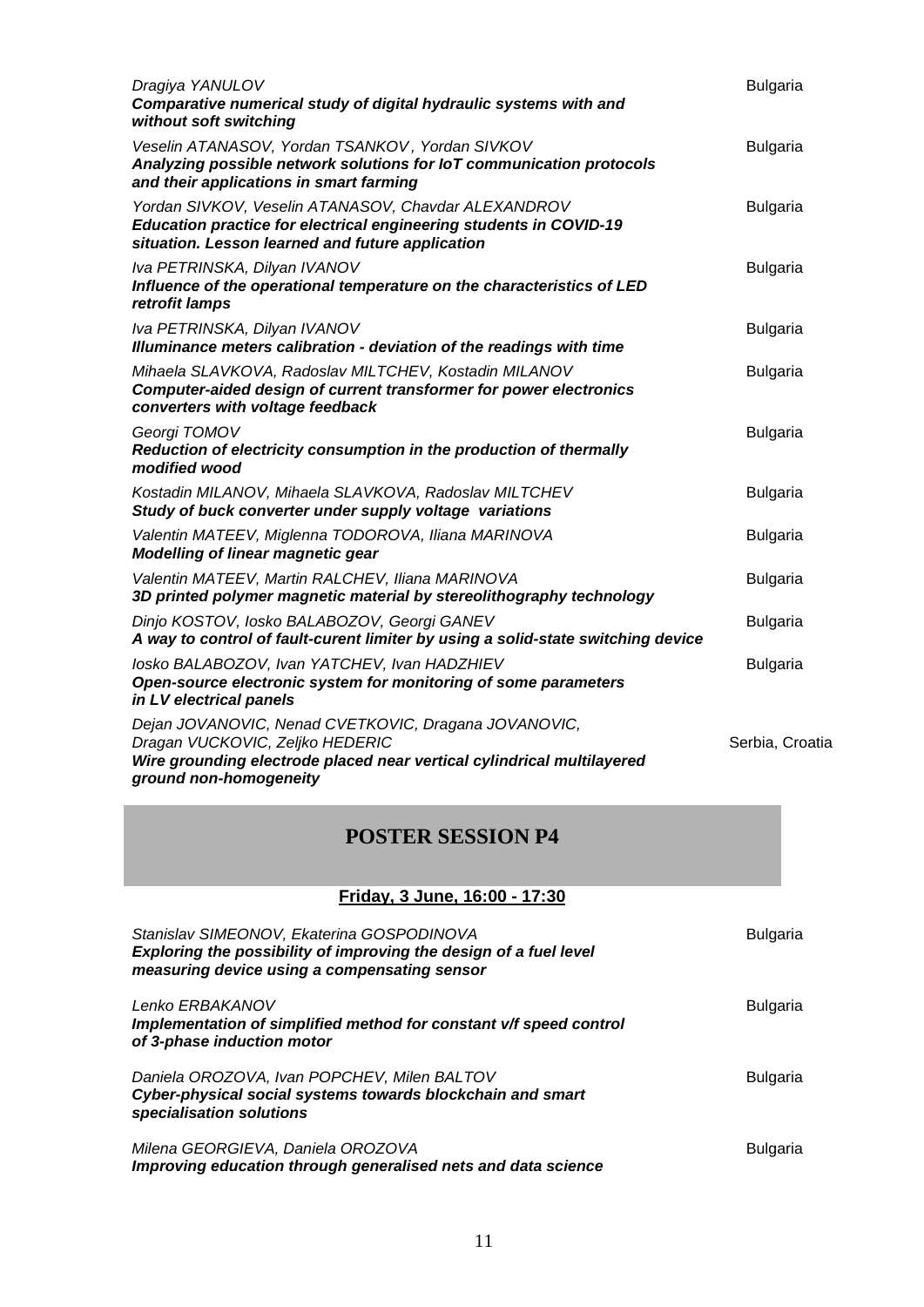| Valentin NENOV, Hyusein YEMENDZHIEV, Stanislav SIMEONOV,<br>Todor KOSTADINOV<br>Intelligent control of activated sludge reactor performance by DO<br>consumption data | <b>Bulgaria</b> |
|-----------------------------------------------------------------------------------------------------------------------------------------------------------------------|-----------------|
| Radovesta STEWART, Colin STEWART, Todor KOSTADINOV, Sotir SOTIROV<br>Increasing physics engine realism using neural networks                                          | <b>Bulgaria</b> |
| Stanislav POPOV, Veselina BUREVA<br>Object-oriented modelling of home automation management system                                                                    | <b>Bulgaria</b> |
| Nikolay HINOV, Tsveti HRANOV, Bogdan GILEV<br>Model-based optimization of sepic DC-DC converter                                                                       | <b>Bulgaria</b> |
| Nikolay HINOV, Tsveti HRANOV, Bogdan GILEV<br>Modelling of an electronic technological system for induction melting of metals                                         | <b>Bulgaria</b> |
| Krassimir KISHKIN, Hristiyan KANCHEV, Dimitar ARNAUDOV<br>Modeling the influence of cells characteristics in battery bank                                             | <b>Bulgaria</b> |
| Gergana VACHEVA, Nikolay HINOV, Bogdan GILEV, Plamen STANCHEV<br>Charging station for electric vehicles, based on micro gas turbine,<br>fuel cell and supercapacitor  | <b>Bulgaria</b> |
| Gergana VACHEVA, Vladimir DIMITROV, Plamen STANCHEV<br>Mathematical model of synchronous machines for examination of<br>energy flows in electric vehicles             | <b>Bulgaria</b> |
| Georgi ZASHEV, Dimitar ARNAUDOV, Marin MARINOV<br>Frequency domain modeling of multiphase DC-DC converter with<br>automotive application                              | <b>Bulgaria</b> |
| Filip STOIMENOV, Vladimir DIMITROV, Dimitar ARNAUDOV<br>Impedance measurements for multiphase converters                                                              | <b>Bulgaria</b> |
| Marina RASHEVSKAYA, Sergey YANCHENKO<br>Arc fault detection method in low-voltage networks based on changes<br>in the harmonic distortion factor                      | Russia          |